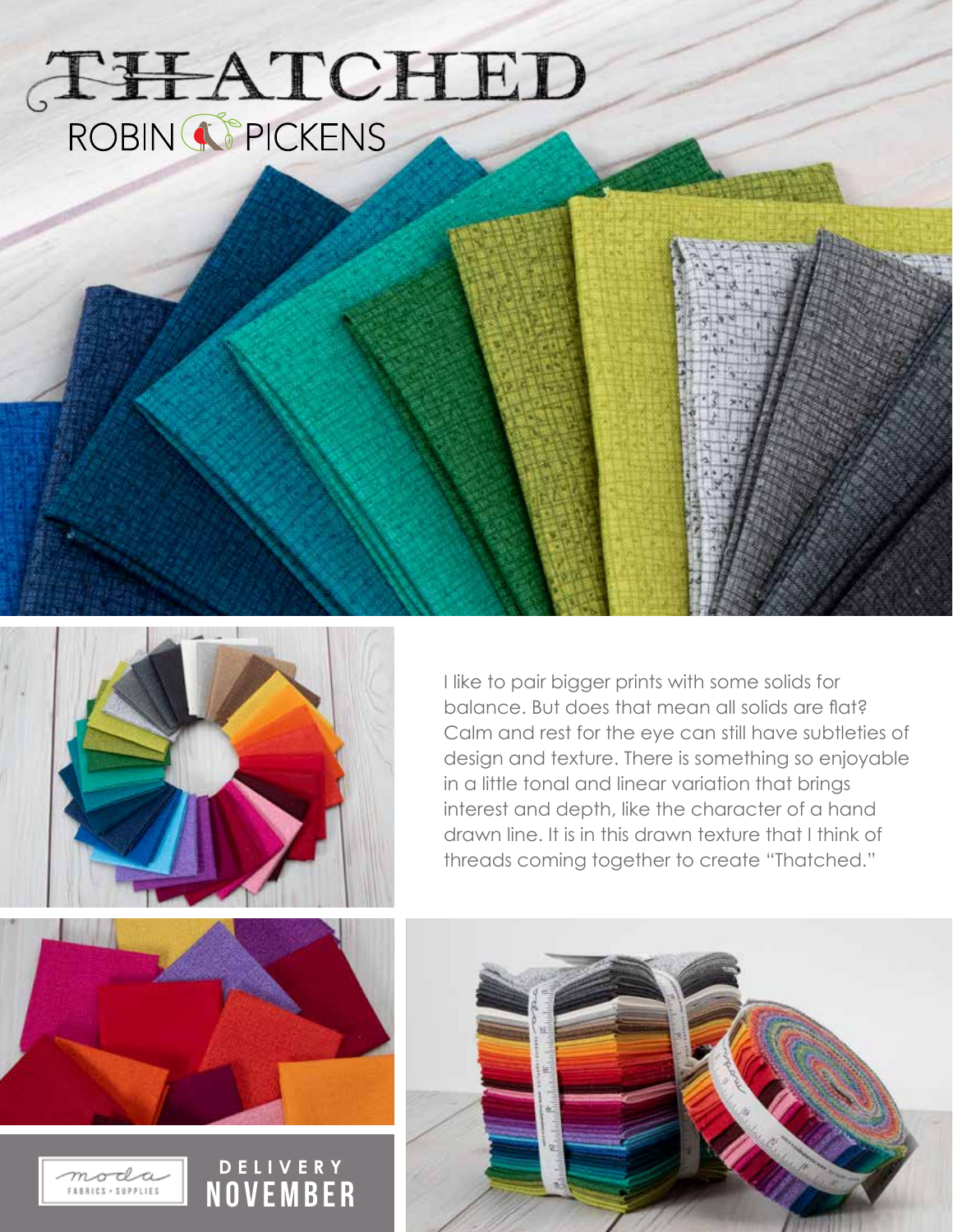

**RPQP BT128 / RPQP BT128G** BIRD TALK TWIN - 74" <sup>x</sup> 90"

## THATCHED **ROBIN PICKENS**



Rose 48626 13



Crimson 48626 43



Maize 48626 28



Apricot 48626 103



Tangerine 48626 82



Scarlet 48626 119



**RPQP B127 / RPQP B127G** BEARLY SQUARE RED ORANGE - 73" <sup>x</sup> 73"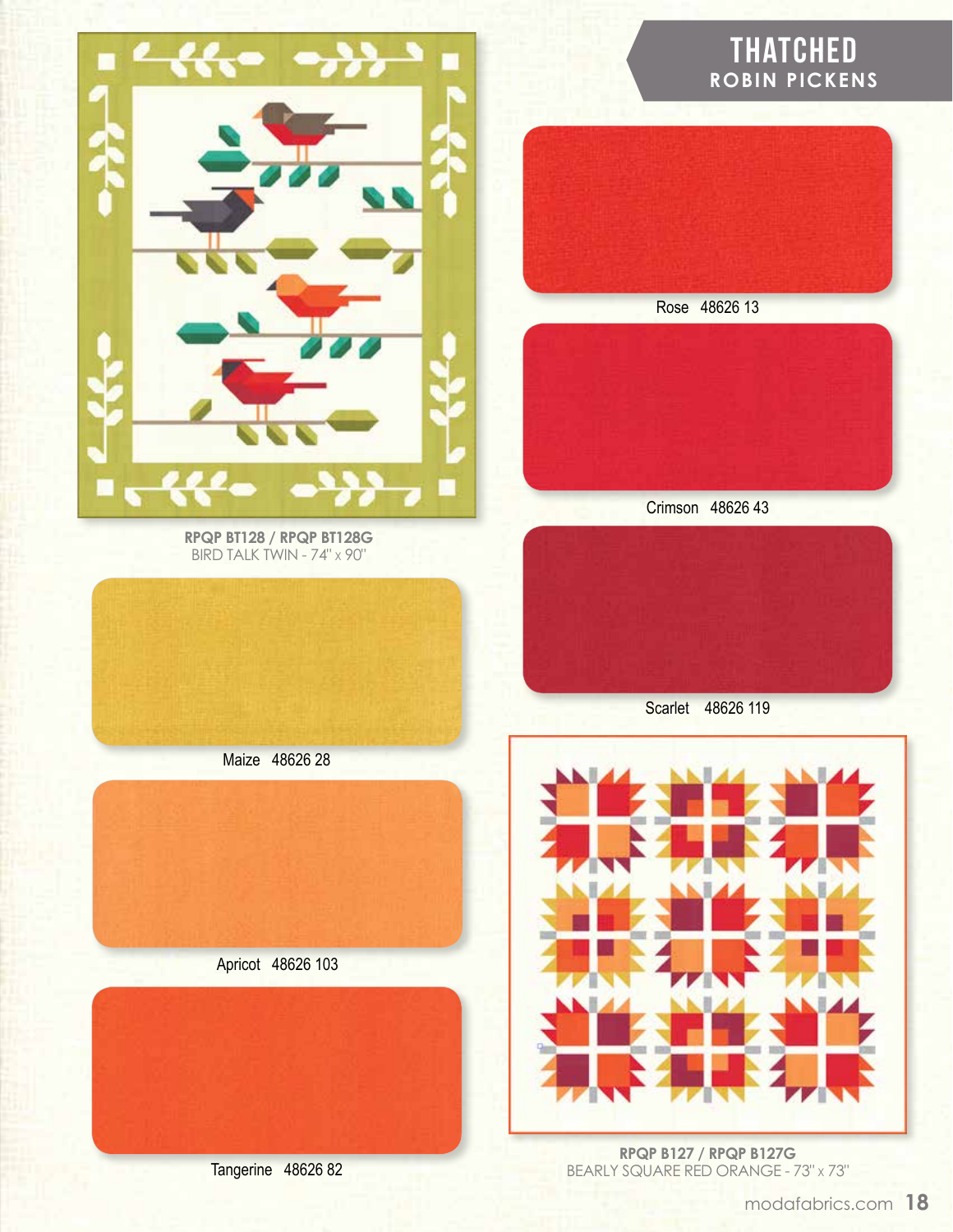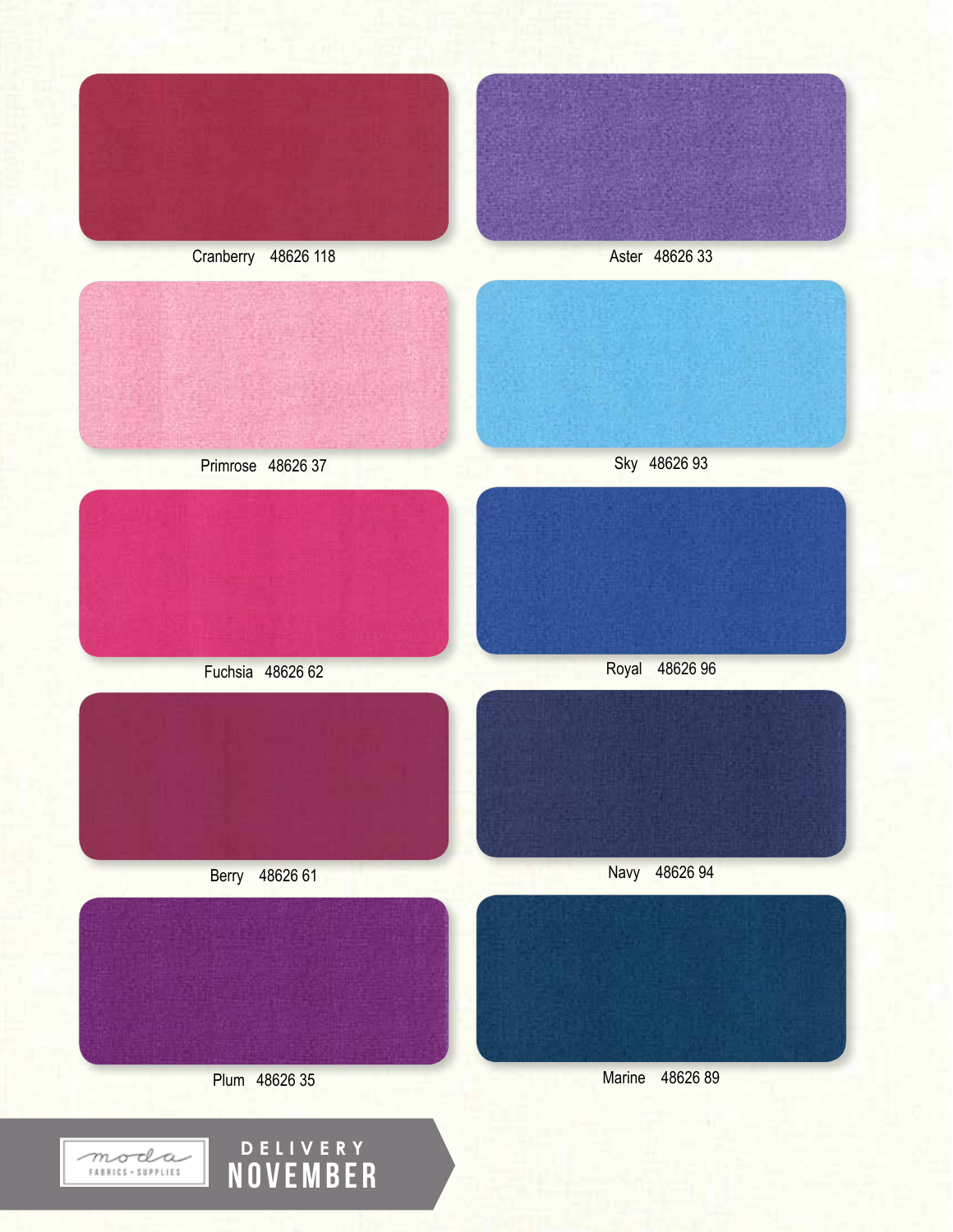## **THATCHED ROBIN PICKENS**

**RPQP B127 / RPQP B127G** BEARLY TWIN BLUE GREEN - 73" <sup>x</sup> 94"





Peacock 48626 77

Thatched was hatched (ha, ha!) a number of collections ago, as a coordinate for Dear Mum. The little woven drawn lines became a texture print in gray, warm red, green and the Robin's egg blue. It blended so well it wove its way into the next collection, and the next. Now Thatched is ready to claim its place as a basics line and make its OWN color statement. Colors have been added to round out the palette to include browns, blues, oranges, burgundy and maroon.



Pine 48626 44





Sprig 48626 14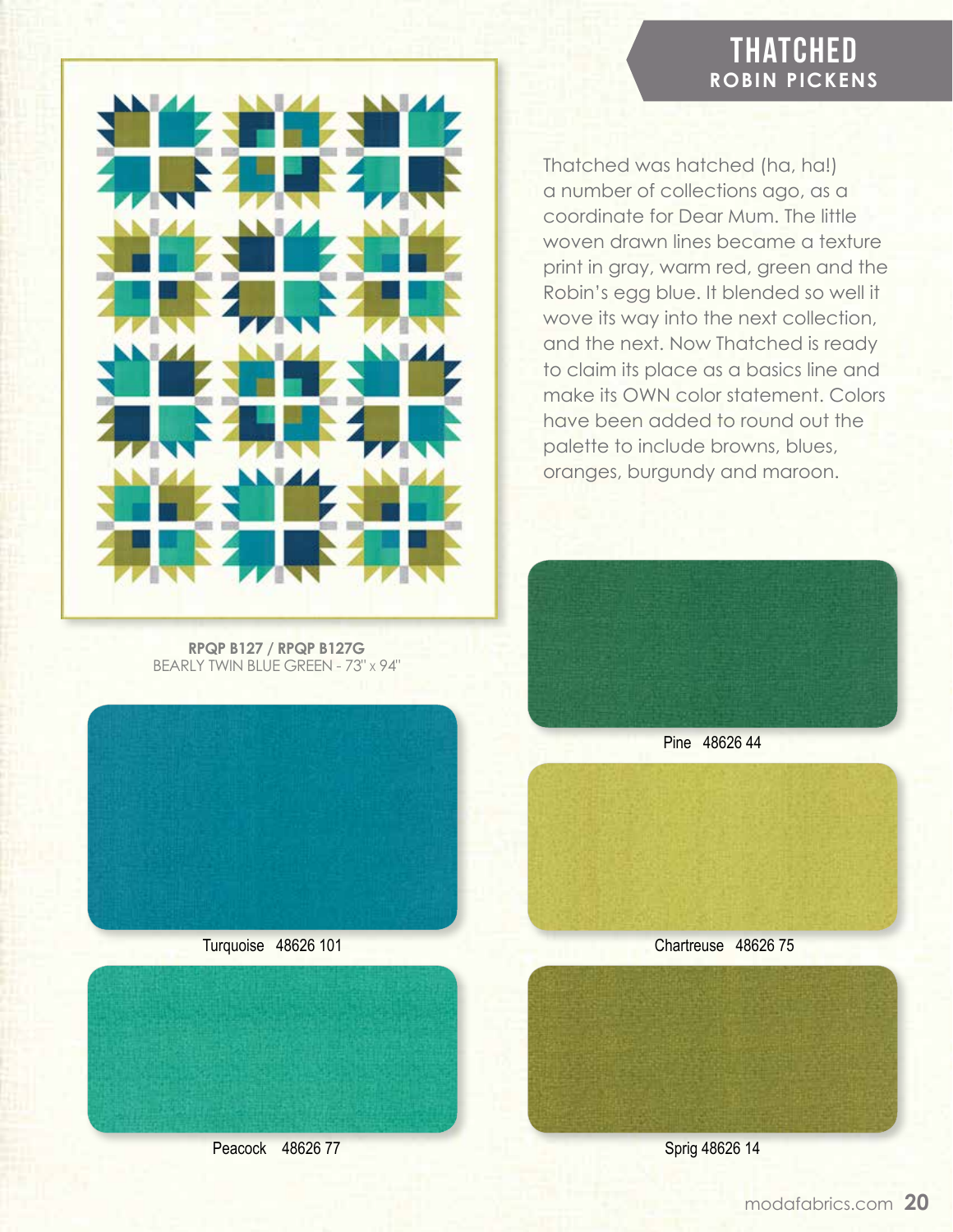